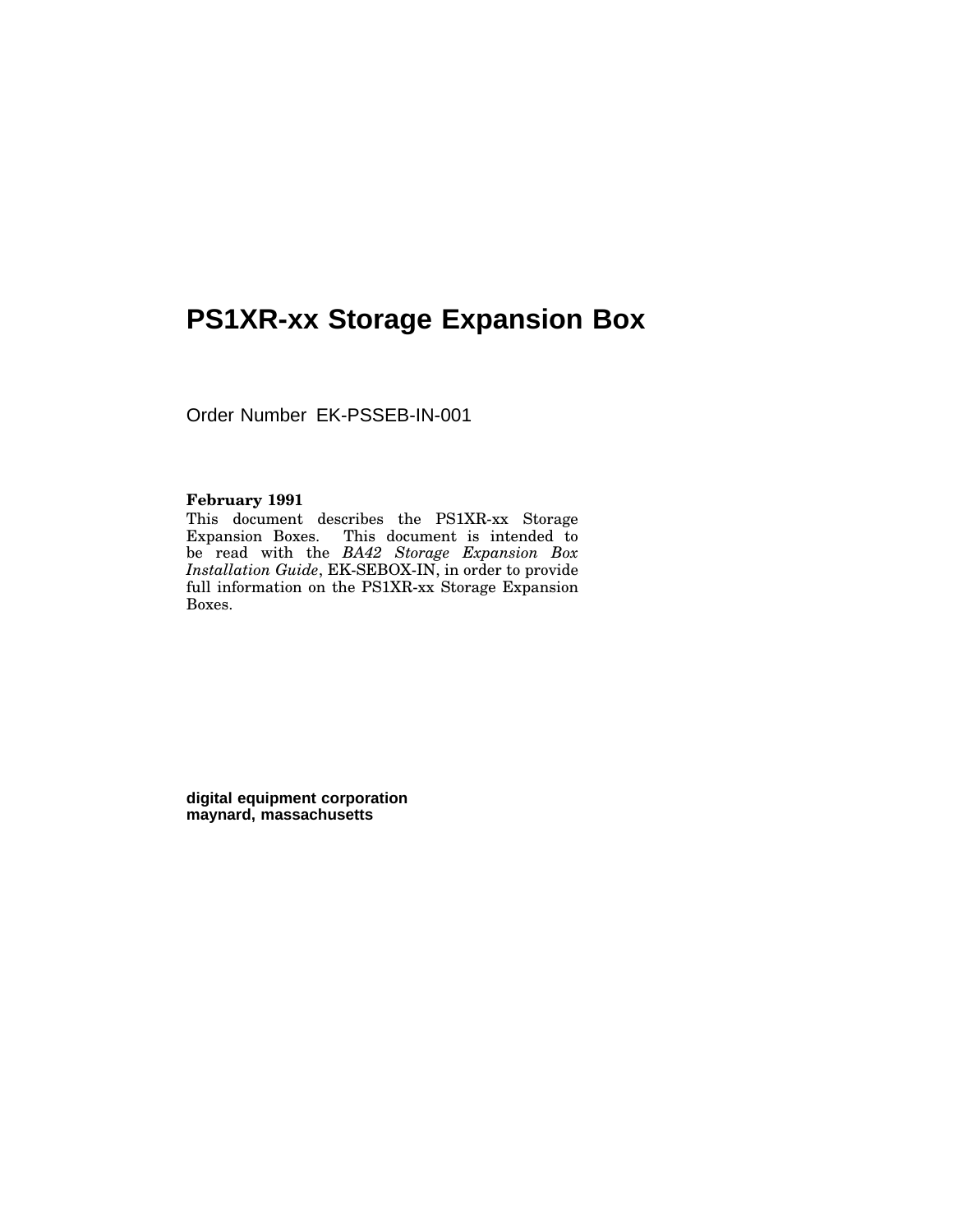#### **First Printing, February 1991**

The information in this document is subject to change without notice and should not be construed as a commitment by Digital Equipment Corporation. Digital Equipment Corporation assumes no responsibility for any errors that may appear in this document.

#### **FCC NOTICE:**

The equipment described in this manual generates, uses, and may emit radio frequency energy. The equipment has been type tested and found to comply with the limits for a Class A computing device pursuant to Subpart J of Part 15 of FCC Rules, which are designed to provide reasonable protection against such radio frequency interference when operated in a commercial environment. Operation of this equipment in a residential area may cause interference, in which case the user at his own expense may be required to take measures to correct the interference.

No responsibility is assumed for the use or reliability of software on equipment that is not supplied by Digital Equipment Corporation or its affiliated companies.

Copyright ©1991 Digital Equipment Corporation All Rights Reserved

Restricted Rights: Use, duplication, or disclosure by the U.S. Government is subject to restrictions as set forth in subparagraph (c)(1)(ii) of the Rights in Technical Data and Computer Software clause at DFARS 252.227-7013.

The following are trademarks of Digital Equipment Corporation: applicationDEC, DEC, and the DIGITAL logo.

The following are third-party trademarks: SCO is a registered trademark of Santa Cruz Operation, Inc. UNIX is a registered trademark of UNIX Systems Laboratories, Inc.

This document was prepared using VAX DOCUMENT, Version 1.2.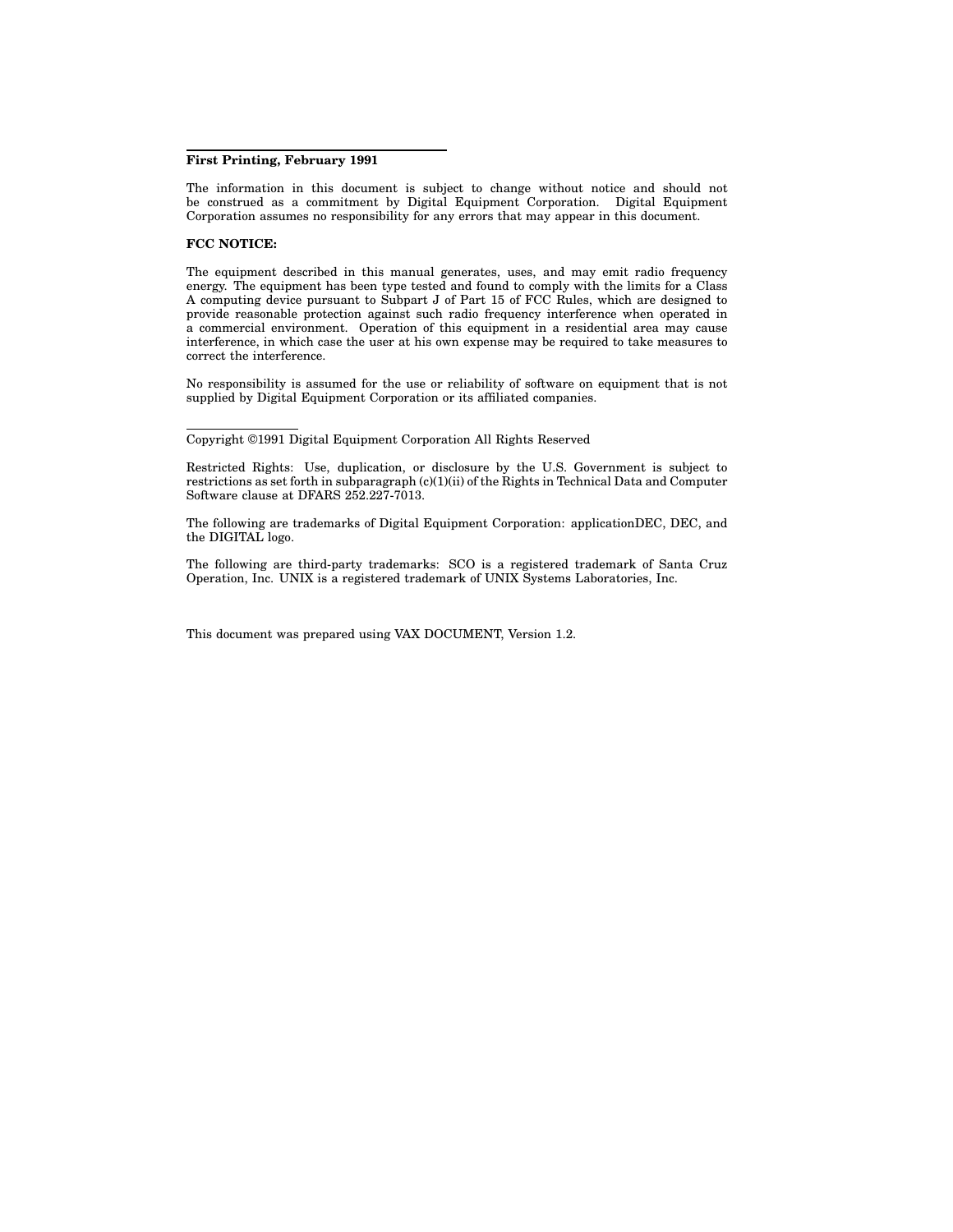## **1 PS1XR-xx Storage Expansion Box**

The PS1XR series of storage expansion boxes are designed for use with applicationDEC systems. These systems run the Santa Cruz Operation, SCO UNIX and SCO Open Desktop operating system software.

**NOTE:** *SCO UNIX, MPX, and Open Desktop, as sold by Digital Equipment Corporation, include SCO patches and enhancements to improve data reliability and performance and incorporate several other required bug fixes in the kit. All of these enhancements, patches, and fixes are available from SCO, but for your convenience have been packaged into one kit by Digital. To ensure reliable operation, you should only use SCO UNIX, MPX, and Open Desktop available from Digital on applicationDEC systems. Digital Equipment Corporation only supports SCO UNIX, MPX, and Open Desktop kits that have been provided by Digital Equipment Corporation.*

#### **2 Differences Between the BA42 Storage Expansion Box and the PS1XR-xx Storage Expansion Box**

The PS1XR-xx Storage Expansion Box differs from the BA42 Storage Expansion Box described in the *BA42 Storage Expansion Box Installation Guide* in the following ways:

- Disks in a PS1XR-xx Storage Expansion Box are configured to spin-up at power-on, not on command. This makes the disks compatible with SCO UNIX and MS-DOS.
- SCSI cables with straight connectors, instead of angled connectors, are shipped with the box.

In all other respects, the PS1XR-xx Storage Expansion Box is the same as the BA42 Storage Expansion Box described in the *BA42 Storage Expansion Box Installation Guide*. Refer to the *BA42 Storage Expansion Box Installation Guide* for full details on how to set SCSI ID switches and install additional drives, and other information on the PS1XR-xx Storage Expansion Box.

## **3 Software Support**

The Storage Expansion disk drives need to be configured under software after installation. When connected to a CPU/SCSI installed in an applicationDEC multiprocessor system, the drives are configured using the SCO/MPX software extensions. Refer to the *SCO MPX Multiprocessor Extension Release and Installation Notes* for details. When connected to an ISA SCSI adapter in an applicationDEC single processor system, the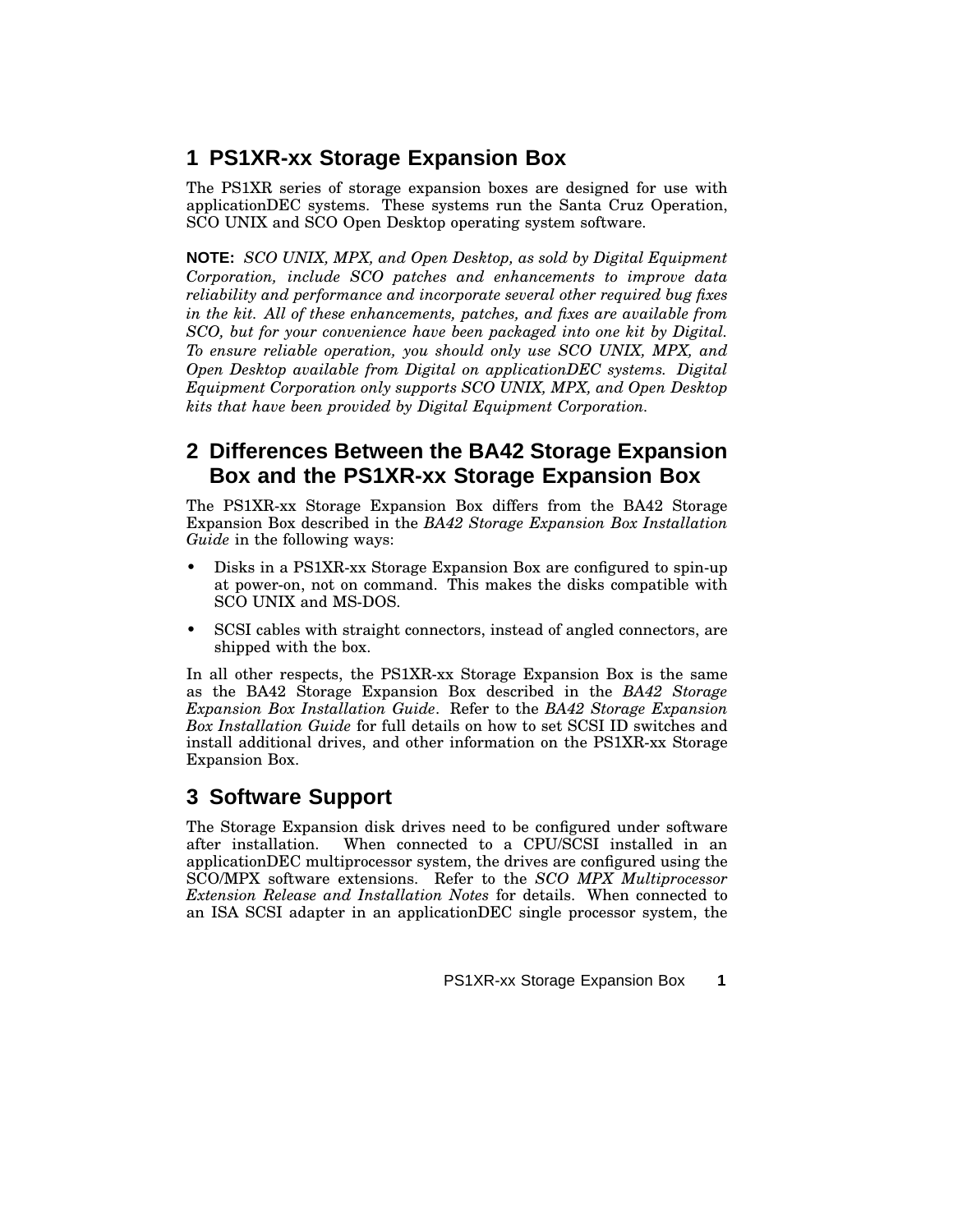drives are configured using the SCO UNIX system administration shell. Refer to the *SCO UNIX System Administrator's Reference Manual* supplied with SCO UNIX or the *SCO Open Desktop Administrator's Guide* supplied with Open Desktop.

#### **4 Kit Contents**

Figure 1 shows the contents of the PS1XR-xx Storage Expansion Boxes.

**Figure 1: PS1XR-xx Storage Expansion Box Contents**



Each PS1XR-xx expansion box is shipped from the factory with the following accessories.

- Power cord
- A 50-pin terminator for terminating the SCSI bus on the expansion box
- **2** PS1XR-xx Storage Expansion Box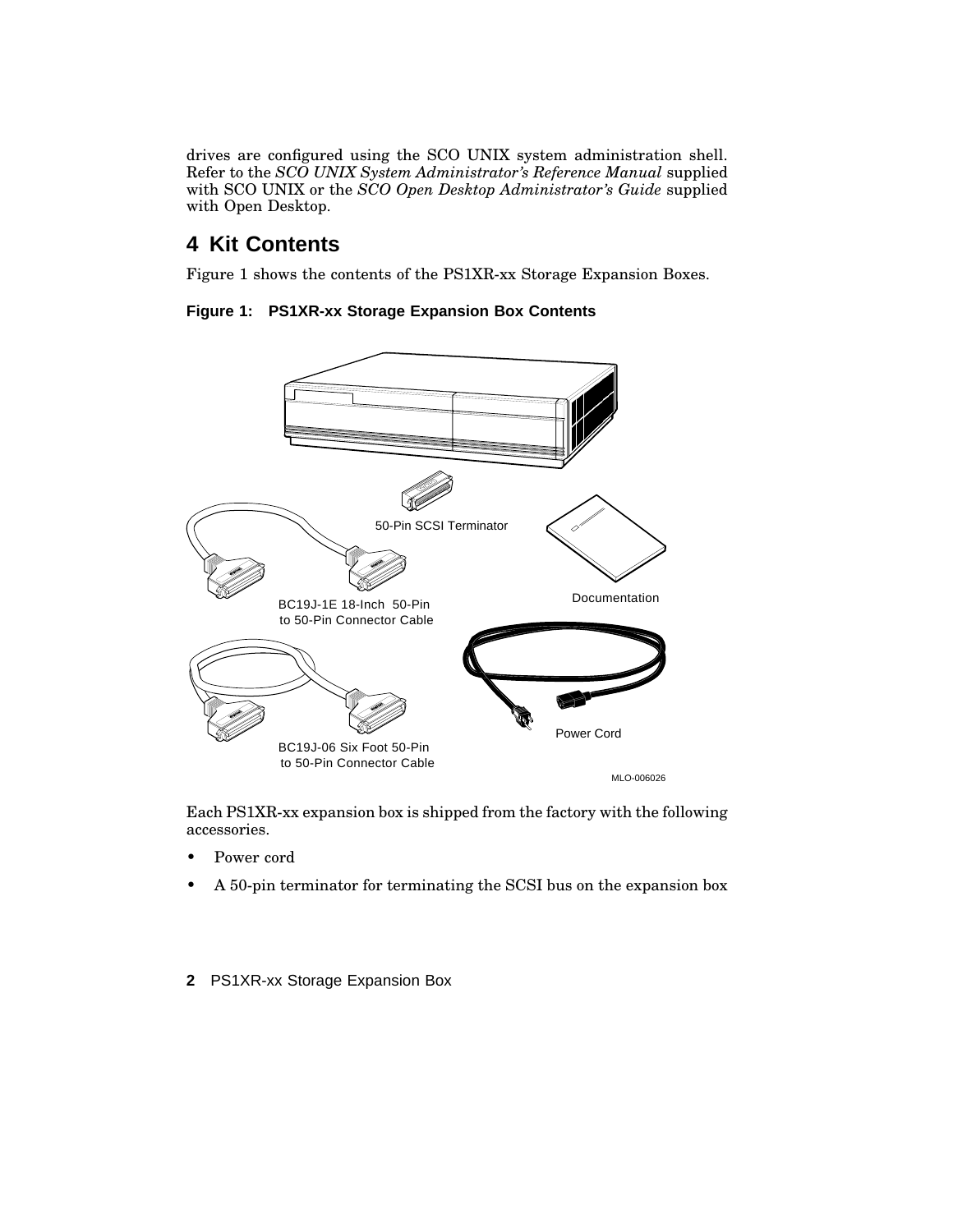- A 180-centimeter (72-inch) 50-pin SCSI cable with straight end connectors for connection to an applicationDEC system
- A 45-centimeter (18-inch) 50-pin SCSI cable with straight end connectors for connection between two storage expansion boxes
- Documentation

# **5 Configurations Available**

The PS1XR-xx Storage Expansion Boxes are available in the configurations shown in Table 1.

| Option               | <b>Disks Installed</b> | <b>Voltage</b> | <b>Total External Storage</b> |
|----------------------|------------------------|----------------|-------------------------------|
| PS1XR-CA             | 1 665 MB RZ56          | 120            | 665 MB                        |
| PS1XR-C3             |                        | 240            |                               |
| PS1XR-BA             | 2665 MB RZ56           | 120            | $1.3 \text{ GB}$              |
| PS1XR-B <sub>3</sub> |                        | 240            |                               |
| PS1XR-FA             | 1 1.2 GB RZ57          | 120            | $1.2 \text{ GB}$              |
| PS1XR-F3             |                        | 240            |                               |
| PS1XR-EA             | 2 1.2 MB RZ57          | 120            | 2.4 GB                        |
| PS1XR-E3             |                        | 240            |                               |

**Table 1: External Storage Expansion Options**

Expansion kits are also available for adding additional 665 MB or 1.2 GB hard disks to the single disk expansion storage boxes (PS1XR-C and PS1XR-F). These are listed in Table 2.

**Table 2: Storage Expansion Box Options**

| Options         | Contents           | <b>Storage Added</b> |
|-----------------|--------------------|----------------------|
| <b>PS1XR-DA</b> | 1 665 MB RZ56 disk | 665 MB               |
| PS1XR-GA        | 1 1.2 GB RZ57 disk | $1.2 \text{ GB}$     |

Up to two storage expansion boxes can be connected together in a SCSI bus. Thus the maximum external storage capacity available is 4.8 GB of data.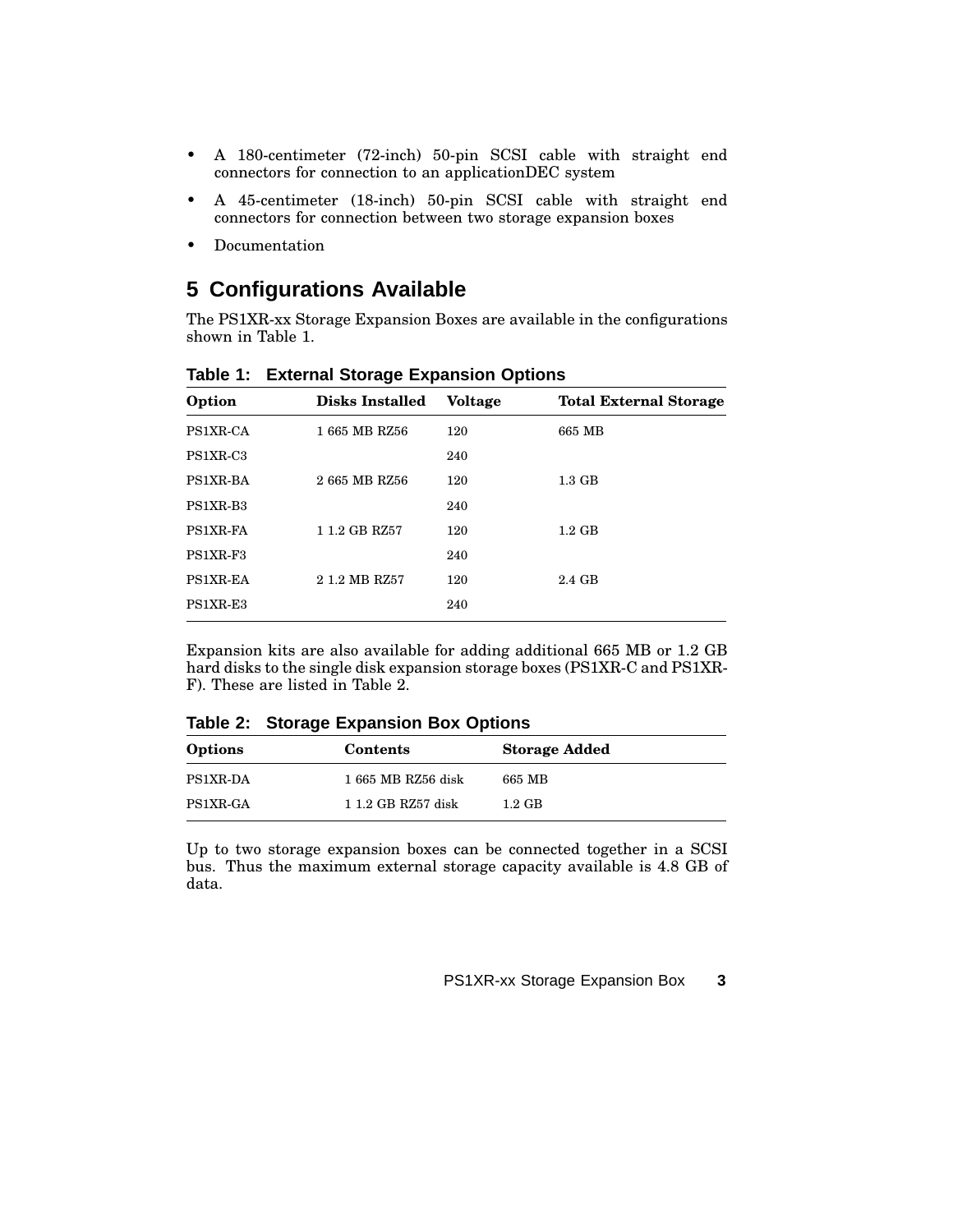Use the instructions in the *BA42 Storage Expansion Box Installation Guide* manual to install a second hard disk drive in the PS1XR-xx storage expansion box.

#### **6 Connecting the PS1XR-xx Storage Expansion Box to Your System**

To connect the PS1XR-xx storage expansion to your system, follow the instructions as shown in the *BA42 Storage Expansion Box Installation Guide*. In summary these steps are:

- 1. Shut off power.
- 2. Check the SCSI address of the PS1XR-xx to ensure it is set for your configuration.
- 3. Connect the 180-centimeter (six foot) SCSI cable from your system's SCSI adapter to the storage expansion box. (The 45-centimeter cable can also be used if desired and physical restraints permit it.)
- 4. Install a terminator on the unused SCSI port of the expansion box.
- 5. Connect the power cord.

**NOTE:** *Both ends of the SCSI bus must be terminated. If your SCSI adapter has internal and external devices, the terminator resistor packs on the adapter must be removed, and the ends of both SCSI cables must be terminated. If your SCSI adapter has only external devices, the terminator resistor packs on the adapter must remain installed and the unused port on the expansion box must be terminated.*

Refer to your SCSI host adapter documentation for the location of terminator resistor packs and further information on terminating the SCSI bus.

Figure 2 illustrates the main steps involved in connecting the PS1XR-xx expansion box.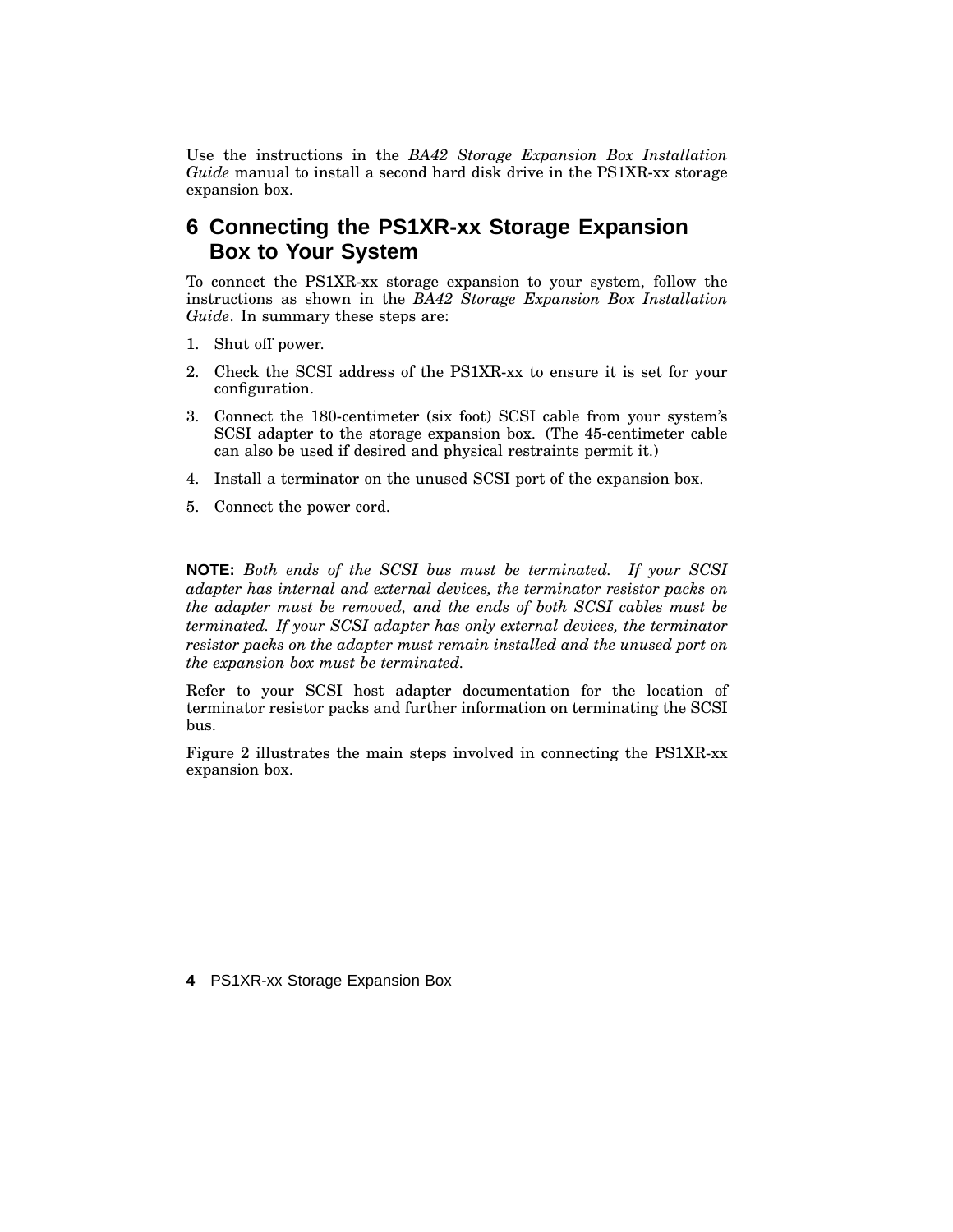

#### **Figure 2: Connecting the PS1XR-xx Storage Expansion Box**

### **7 Connecting Two Storage Expansion Boxes**

Two storage expansion boxes can be connected together. Use the 45 centimeter (eighteen-inch) cable to connect two storage expansion boxes together. Figure 3 shows how two boxes are connected together. Make certain that a terminator is installed at the end of the SCSI bus.